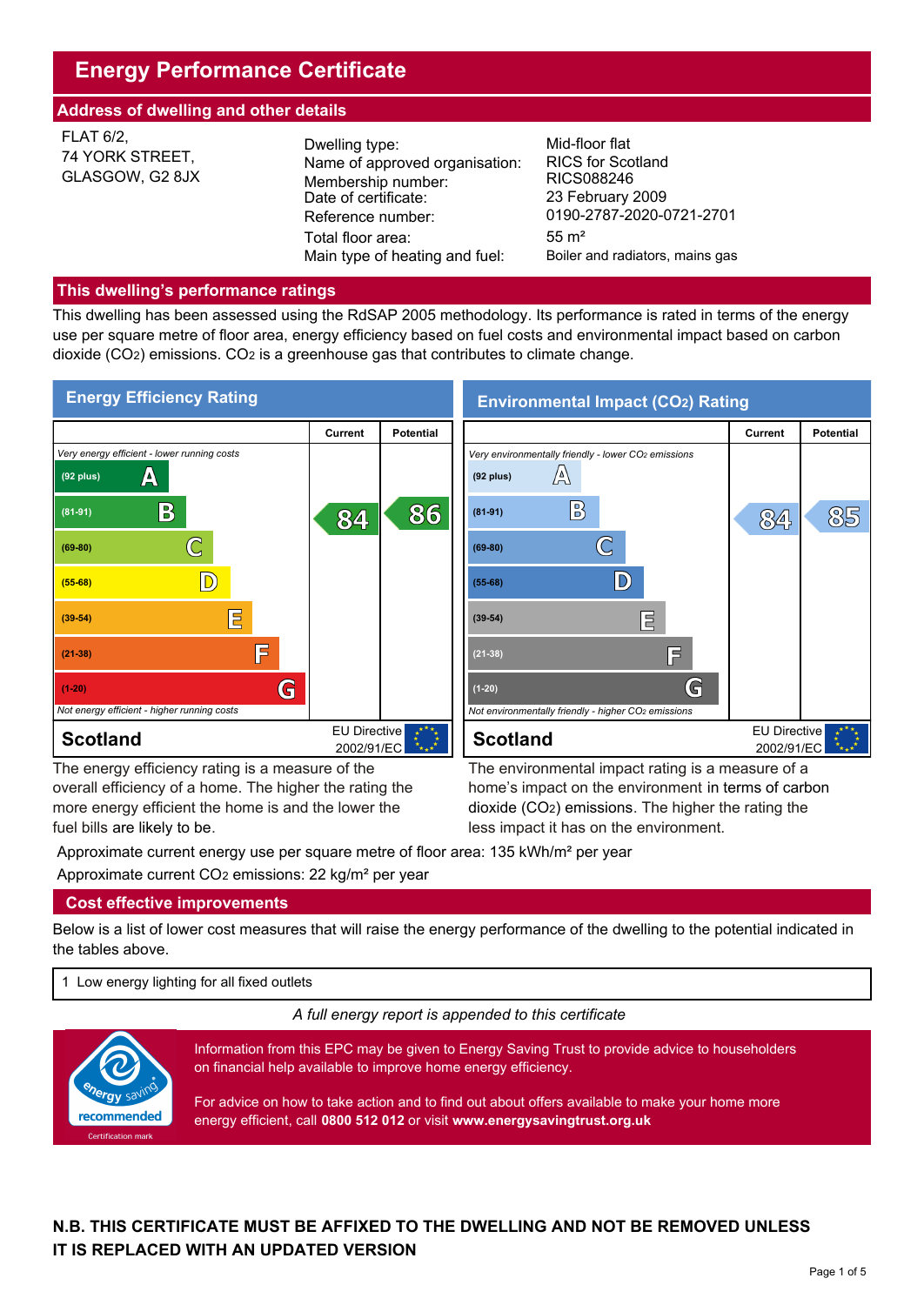# **Energy Report**

The Energy Performance Certificate and Energy Report for this dwelling were produced following an energy assessment undertaken by a member of RICS for Scotland. This is an organisation which has been approved by the Scottish ministers. The certificate has been produced under the Building (Scotland) Amendment Regulations 2006 and a copy of the certificate and this energy report have been lodged on a national register.

| Assessor's name:<br>Company name/trading name:<br>Address: | Mr. Frazer Dunn<br><b>Allied Surveyors</b><br>Herbert House 30 Herbert Street, Glasgow, G20 6NB |
|------------------------------------------------------------|-------------------------------------------------------------------------------------------------|
| Phone number:                                              | 0141 337 1133                                                                                   |
| Fax number:                                                | 0141 337 3007                                                                                   |
| E-mail address:                                            | frazer.dunn@alliedsurveyors.com                                                                 |
| Deleted narty diselection                                  |                                                                                                 |

Related party disclosure:

#### **Estimated energy use, carbon dioxide (CO2) emissions and fuel costs of this home**

|                          | Current                         | Potential                       |  |
|--------------------------|---------------------------------|---------------------------------|--|
| Energy use               | 135 kWh/m <sup>2</sup> per year | 125 kWh/m <sup>2</sup> per year |  |
| Carbon dioxide emissions | 1.2 tonnes per year             | 1.1 tonnes per year             |  |
| Lighting                 | £55 per year                    | £28 per year                    |  |
| Heating                  | £182 per year                   | £185 per year                   |  |
| Hot water                | £70 per year                    | £70 per year                    |  |

Based on standardised assumptions about occupancy, heating patterns and geographical location, the above table provides an indication of how much it will cost to provide lighting, heating and hot water to this home. The fuel costs only take into account the cost of fuel and not any associated service, maintenance or safety inspection. This certificate has been provided for comparative purposes only and enables one home to be compared with another. Always check the date the certificate was issued, because fuel prices can increase over time and energy saving recommendations will evolve.

#### **About the building's performance ratings**

The ratings on the certificate provide a measure of the building's overall energy efficiency and its environmental impact, calculated in accordance with a national methodology that takes into account factors such as insulation, heating and hot water systems, ventilation and fuels used.

Not all buildings are used in the same way, so energy ratings use 'standard occupancy' assumptions which may be different from the specific way you use your home.

Buildings that are more energy efficient use less energy, save money and help protect the environment. A building with a rating of 100 would cost almost nothing to heat and light and would cause almost no carbon emissions. The potential ratings in the certificate describe how close this building could get to 100 if all the cost effective recommended improvements were implemented.

#### **About the impact of buildings on the environment**

One of the biggest contributors to global warming is carbon dioxide. The way we use energy in buildings causes emissions of carbon. The energy we use for heating, lighting and power in homes produces over a quarter of the UK's carbon dioxide emissions and other buildings produce a further one-sixth.

The average household causes about 6 tonnes of carbon dioxide every year. Adopting the recommendations in this report can reduce emissions and protect the environment. You could reduce emissions even more by switching to renewable energy sources. In addition there are many simple everyday measures that will save money, improve comfort and reduce the impact on the environment. Some examples are given at the end of this report.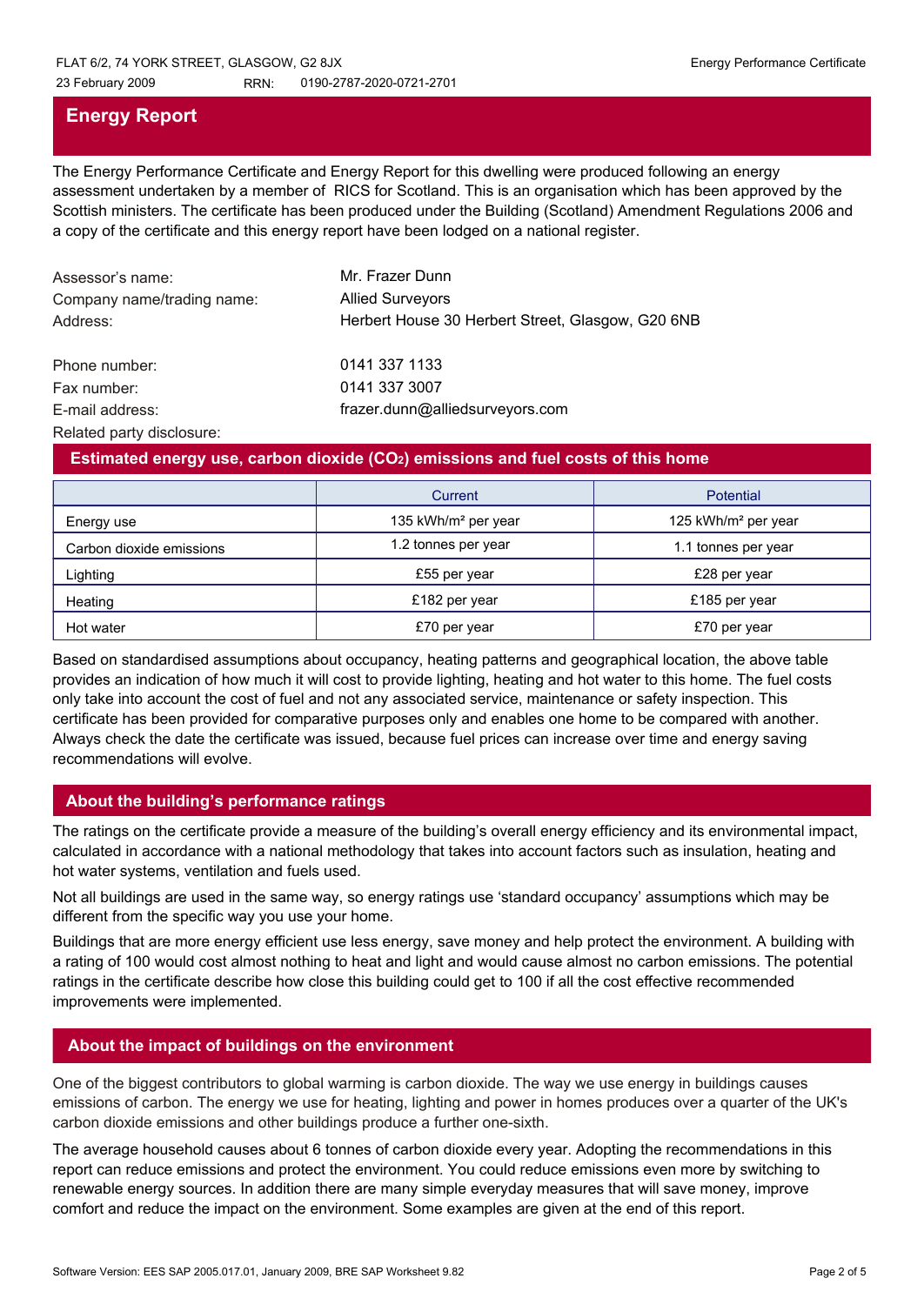#### **Summary of this home's energy performance related features**

The following is an assessment of the key individual elements that have an impact on this home's performance rating. Each element is assessed against the following scale: Very poor / Poor / Average / Good / Very good.

| Elements                                  | Description                                | Current performance      |               |
|-------------------------------------------|--------------------------------------------|--------------------------|---------------|
|                                           |                                            | <b>Energy Efficiency</b> | Environmental |
| Walls                                     | Solid brick, as built, insulated (assumed) | Good                     | Good          |
| Roof                                      | (another dwelling above)                   |                          |               |
| Floor                                     | (other premises below)                     |                          |               |
| <b>Windows</b>                            | Fully double glazed                        | Good                     | Good          |
| Main heating                              | Boiler and radiators, mains gas            | Very good                | Very good     |
| Main heating controls                     | Programmer and room thermostat             | Poor                     | Poor          |
| Secondary heating                         | None                                       |                          |               |
| Hot water                                 | From main system                           | Very good                | Very good     |
| Lighting                                  | No low energy lighting                     | Very poor                | Very poor     |
| Current energy efficiency rating          |                                            | <b>B</b> 84              |               |
| Current environmental impact (CO2) rating |                                            | <b>B</b> 84              |               |

#### **Low and zero carbon energy sources**

These are sources of energy (producing or providing electricity or hot water) which emit little or no carbon dioxide into the atmosphere. There are none applicable to this home.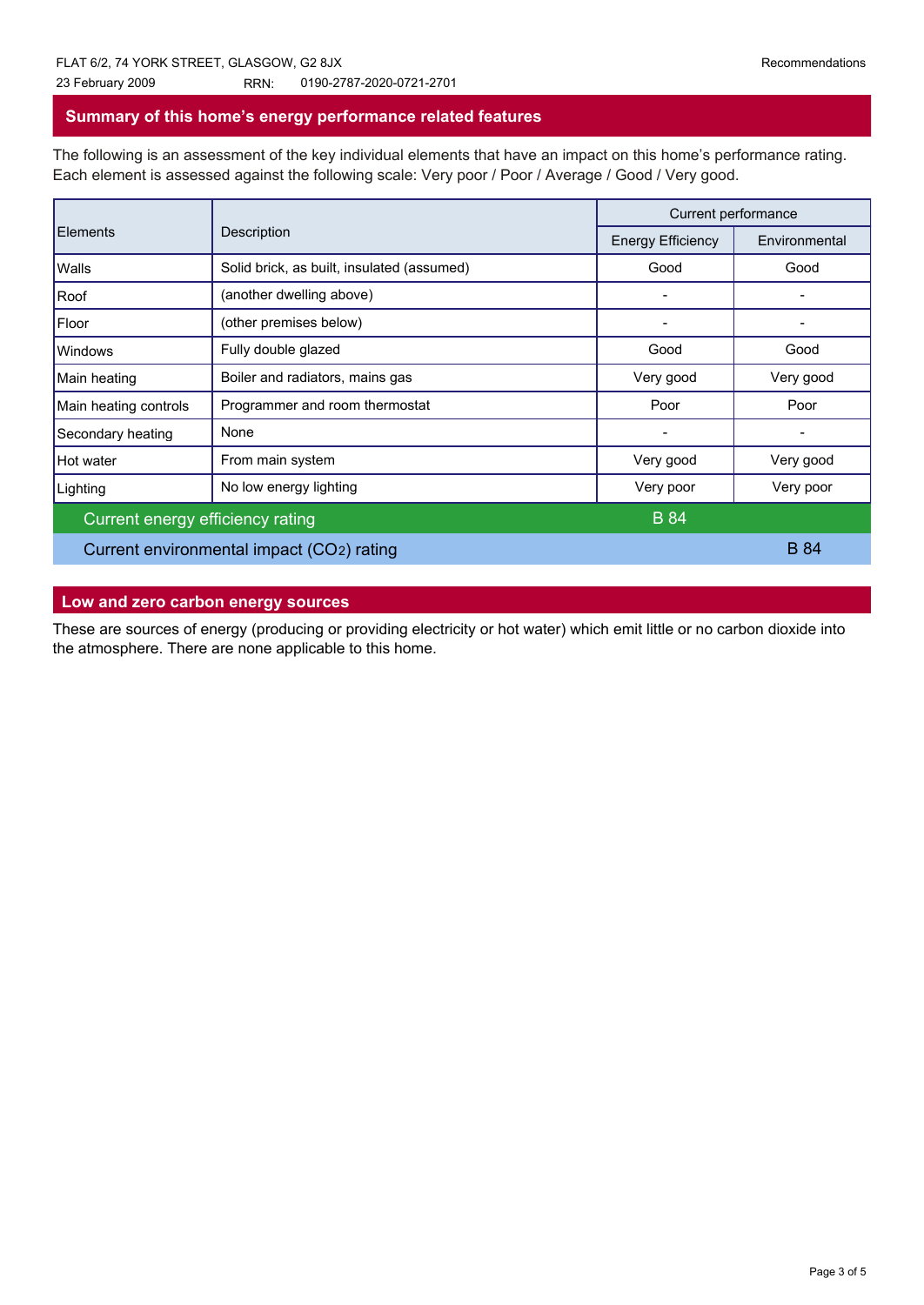## **Recommended measures to improve this home's energy performance**

The measures below are cost effective. The performance ratings after improvement listed below are cumulative, that is they assume the improvements have been installed in the order that they appear in the table. However you should check the conditions in any covenants, warranties or sale contracts, and whether any legal permissions are required such as a building warrant, planning consent or listed building restrictions.

|                                             | <b>Typical savings</b><br>per year | Performance ratings after improvement |                      |
|---------------------------------------------|------------------------------------|---------------------------------------|----------------------|
| Lower cost measures (up to £500)            |                                    | Energy efficiency                     | Environmental impact |
| Low energy lighting for all fixed outlets   | £24                                | <b>B</b> 86                           | <b>B</b> 85          |
| Total                                       | £24                                |                                       |                      |
| Potential energy efficiency rating          |                                    | <b>B</b> 86                           |                      |
| Potential environmental impact (CO2) rating |                                    |                                       | <b>B</b> 85          |

#### **Further measures to achieve even higher standards**

#### None

Improvements to the energy efficiency and environmental impact ratings will usually be in step with each other. However, they can sometimes diverge because reduced energy costs are not always accompanied by a reduction in carbon dioxide (CO2) emissions.